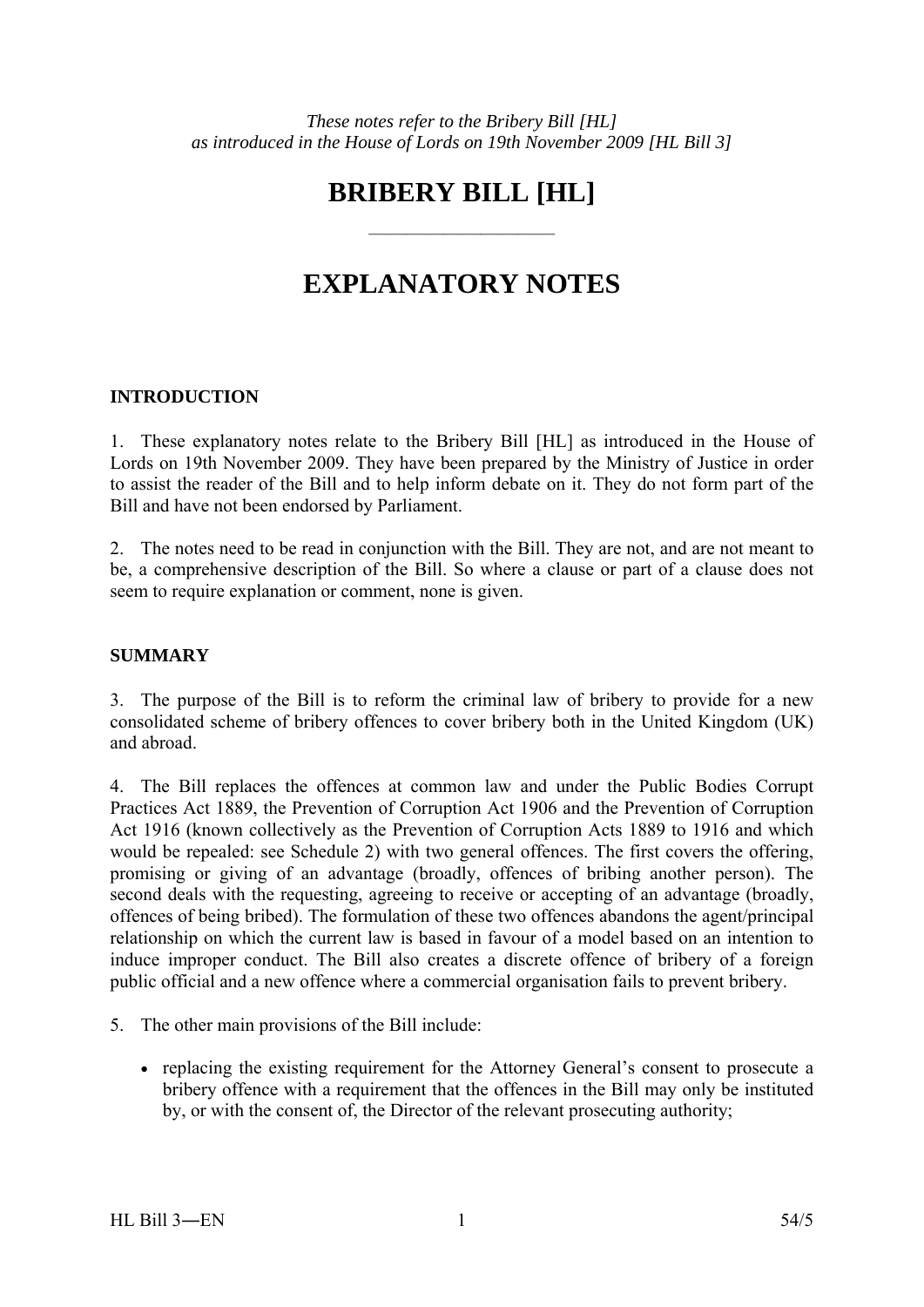- a maximum penalty of 10 years imprisonment for all new offences, except the offence relating to commercial organisations, which will carry an unlimited fine;
- extra-territorial jurisdiction to prosecute bribery committed abroad by persons ordinarily resident in the UK as well as UK nationals and UK corporate bodies;
- a defence for conduct that would constitute a bribery offence where the conduct was necessary for the prevention, detection or investigation of serious crime by or on behalf of a law enforcement agency, or for the proper exercise of any function of the intelligence services or the armed forces engaged on active service.

# **BACKGROUND**

6. The reform of the law on bribery dates back to the Nolan Committee's *Report on Standards in Public Life* in 1995 (Cm 2850I), which was set up in response to concerns about unethical conduct by those in public office, and its suggestion that the Law Commission might usefully take forward the consolidation of the statute law on bribery. The Law Commission first made proposals for reform of bribery in a 1998 report (*Legislating the Criminal Code: Corruption,* Report No. 248).

7. The Government then set up a working group of stakeholders which met over the period 1998-2000, and this was followed in June 2000 by a Government White Paper on corruption (*Raising Standards and Upholding Integrity: the prevention of Corruption* Cm 4759). This was positively received and led to the publication of a draft Corruption Bill in 2003 (*Corruption Draft Legislation* Cm 5777). That draft Bill was then subjected to pre-legislative scrutiny by a Joint Committee of Parliament which reported in July 2003 (*Joint Committee on the Draft Corruption Bill Session 2002-03 Report and Evidence* HL 157, HC 705). The draft Bill failed to win broad support, in particular the Joint Committee was critical of the retention of the agent/principal relationship as the basis for the offence.

8. The Government responded to the Joint Committee's report in December 2003 (*The Government Reply to the Report from the Joint Committee on the Draft Corruption Bill* Session 2002-03 HL 157, HC 705, Cm 6068). In its response, the Government accepted the Report's recommendations in part but expressed reservations about the suggestions made by the Committee in relation to how the offences should be structured given its rejection of the principal/agent model. A Government consultation exercise, *Bribery: Reform of the Prevention of Corruption Acts and SFO powers in cases of bribery of foreign officials*, followed in 2005. The Government concluded that, although there remained support for reform, there was no clear consensus on the form it should take. It was therefore decided to refer the matter back to the Law Commission for a further review.

9. The Law Commission's terms of reference were to consider the full range of options for consolidating and reforming the law on bribery. The Law Commission issued a consultation paper, *Reforming Bribery* (Consultation Paper No. 185), in October 2007. The Law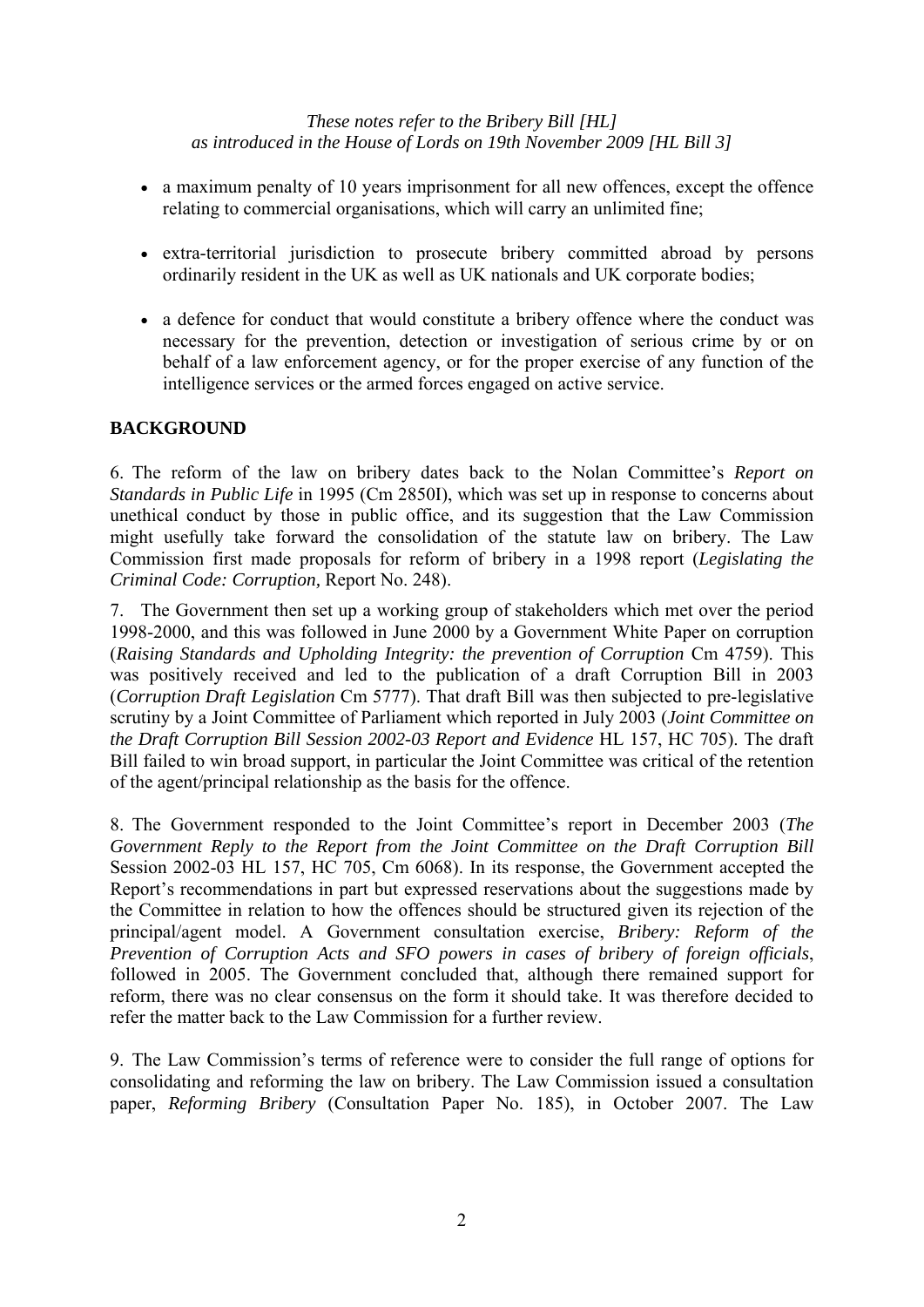Commission published its report *Reforming Bribery* (Report No. 313) on 20th November 2008.

10. The Government presented a draft Bribery Bill (Cm 7570) to Parliament on 25th March 2009 which built on the proposals in the Law Commission's report. A Joint Committee of Parliament was established to undertake pre-legislative scrutiny of the draft Bill. It reported on 28th July 2009 (*Joint Committee on the Draft Bribery Bill, First Report, Session 2008-09*, HL115, HC430 – I & II). The Government responded to the Joint Committee's report on 20th November 2009.

## **TERRITORIAL EXTENT**

11. Clause 17 sets out the territorial extent of the Bill. Its main substantive provisions extend throughout the UK.

## **Territorial application: Scotland**

12. At Introduction this Bill triggers the Sewel Convention. In particular, it makes provision concerning the criminal law of Scotland in relation to bribery. The Sewel Convention provides that Westminster will not normally legislate with regard to devolved matters in Scotland without the consent of the Scottish Parliament. If there are any amendments relating to such matters which trigger the Convention, the consent of the Scottish Parliament will be sought for these amendments.

#### **Territorial application: Wales**

13. The Bill applies to Wales as it does to the rest of the UK. It does not change the position as regards the National Assembly for Wales nor does it affect the powers of the Welsh **Ministers** 

#### **Territorial application: Northern Ireland**

14. The Bill applies to Northern Ireland as it does to the rest of the UK. It does not change the position as regards the Northern Ireland Assembly.

#### **COMMENTARY ON CLAUSES**

#### **Clause 1: Offences of bribing another person**

15. This clause defines the offence of bribery as it applies to the person who offers, promises or gives a financial or other advantage to another. That person is referred to in the clause as P. The meaning of "financial or other advantage" is left to be determined as a matter of common sense by the tribunal of fact. Clause 1 distinguishes two cases: Case 1 (*subsection (2)*) and Case 2 (*subsection (3)*).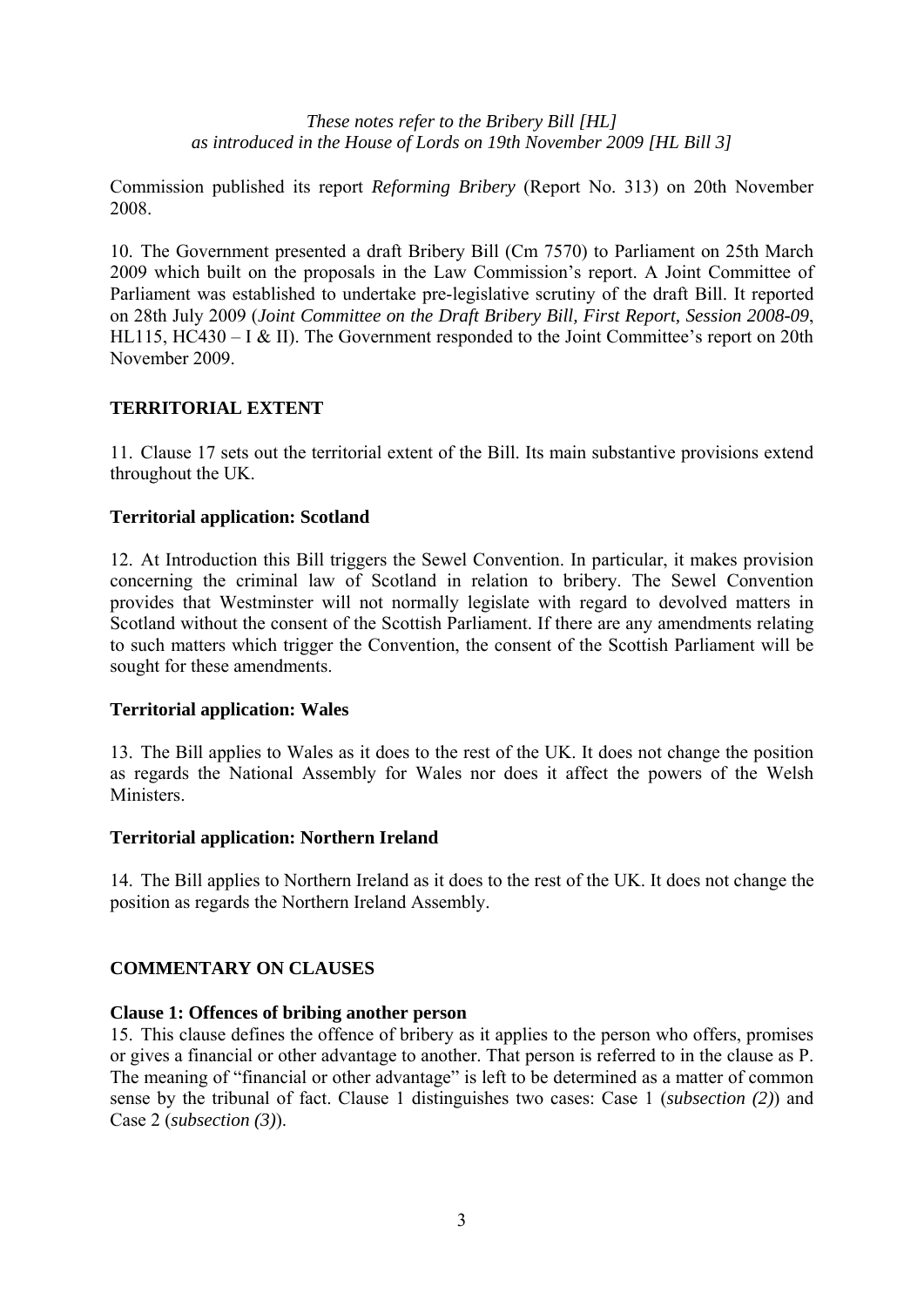16. Case 1 concerns cases in which the advantage is intended to bring about an improper performance by another person of a relevant function or activity, or to reward such improper performance. The nature of a "relevant function or activity" is addressed in clause 3. The nature of "improper performance" is defined in clause 4.

17. It is sufficient for the purposes of the offence that P intended to induce or reward impropriety in relation to a function or activity falling within clause 3(2) to (5). It is not necessary that the person to whom the advantage is offered, promised or given be the same person as the person who is to engage in the improper performance of an activity or function, or who has already done so (*subsection (4)*).

18. Case 2 concerns cases in which P knows or believes that the acceptance of the advantage offered, promised or given in itself constitutes the improper performance of a function or activity as defined in clause 3.

19. *Subsection (5)* makes it clear that, in Cases 1 and 2, the advantage can be offered, promised or given by P directly or through someone else.

## **Clause 2: Offences relating to being bribed**

20. This clause defines the offence of bribery as it applies to the recipient or potential recipient of the bribe, who is called R. It distinguishes four cases, namely Case 3 to Case 6.

21. In Cases 3, 4 and 5 there is a requirement that R "requests, agrees to receive or accepts" an advantage, whether or not R actually receives it. This requirement must then be linked with the "improper performance" of a relevant function or activity. As with clause 1, the nature of this function or activity is addressed in clause 3, and "improper performance" is defined in clause 4.

22. The link between the request, agreement to receive or acceptance of an advantage and improper performance may take three forms:

- R may intend improper performance to follow as a consequence of the request, agreement to receive or acceptance of the advantage (Case 3, in *subsection (2)*);
- requesting, agreeing to receive or accepting the advantage may itself amount to improper performance of the relevant function or activity (Case 4, in *subsection (3)*);
- alternatively, the advantage may be a reward for performing the function or activity improperly (Case 5, in *subsection (4)*).

23. In Cases 3 and 5, it does not matter whether the improper performance is by R or by another person. In Case 4, it must be R's requesting, agreeing to receive or acceptance of the advantage which amounts to improper performance, subject to subsection *(6)*.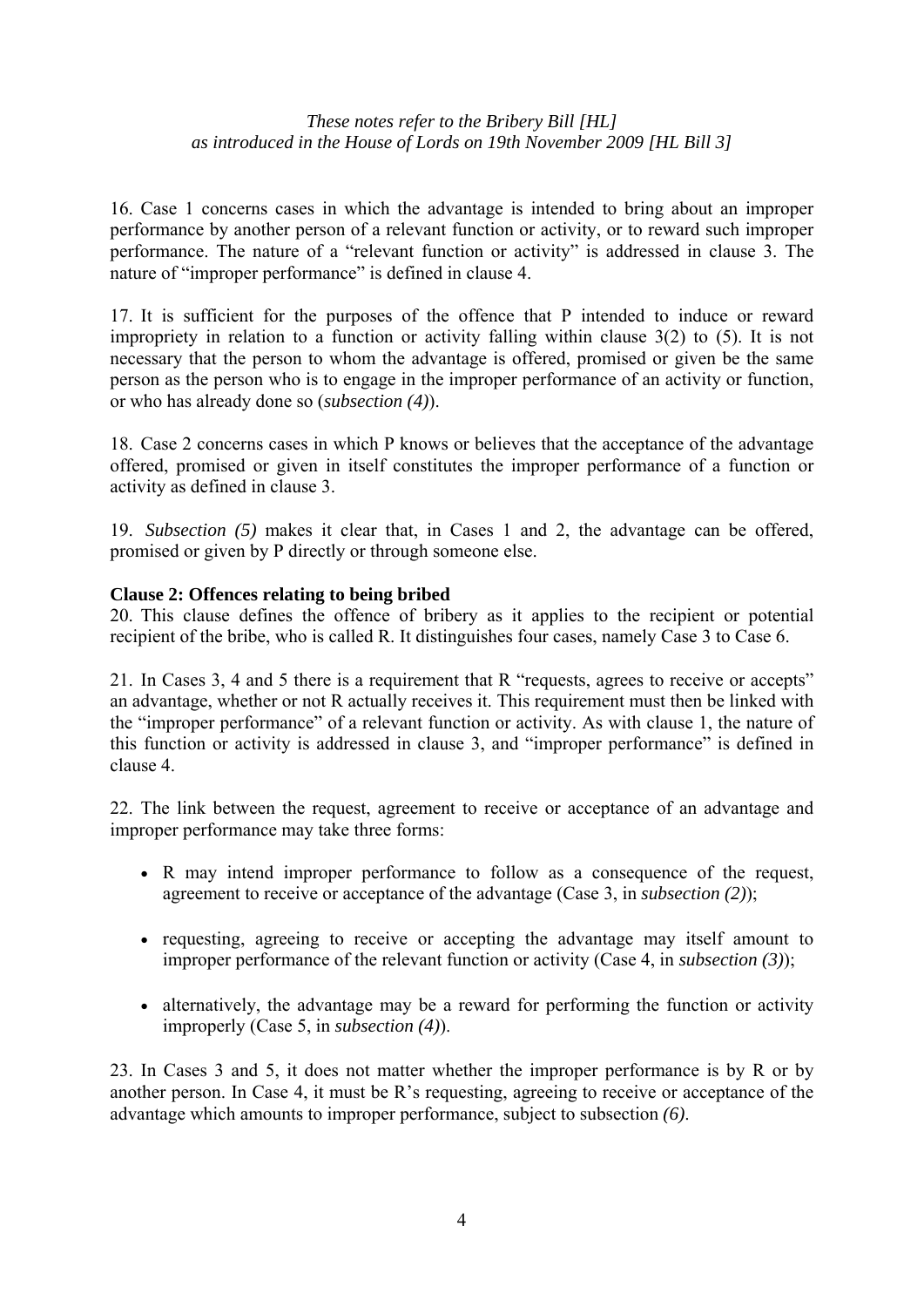24. In Case 6 (*subsection (5)*) what is required is improper performance by R (or another person, where R requests it, assents to or acquiesces in it). This performance must be in anticipation or in consequence of a request, agreement to receive or acceptance of an advantage.

25. *Subsection (6)* is concerned with the role of R in requesting, agreeing to receive or accepting advantages, or in benefiting from them, in Cases 3 to 6. First, this subsection makes it clear that in Cases 3 to 6 it does not matter whether it is R, or someone else through whom R acts, who requests, agrees to receive or accepts the advantage (*subsection (6)(a)*). Secondly, *subsection (6)* indicates that the advantage can be for the benefit of R, or of another person (*subsection (6)(b)*).

26. *Subsection (7)* makes it clear that in Cases 4 to 6, it is immaterial whether R knows or believes that the performance of the function is improper. Additionally, by *subsection (8)*, in Case 6 where the function or activity is performed by another person, it is immaterial whether that person knew or believed that the performance of the function is improper.

## **Clause 3: Function or activity to which bribe relates**

27. This clause defines the fields within which bribery can take place, in other words the types of function or activity that can be improperly performed for the purposes of clauses 1 and 2. The term "relevant function or activity" is used for this purpose.

28. The purpose of the clause is to ensure that the law of bribery applies equally to public and to selected private functions without discriminating between the two. Accordingly the functions or activities in question include all functions of a public nature and all activities connected with a business, trade or profession. The phrase "functions of a public nature" is the same phrase as is used in the definition of "public authority" in section 6(3)(b) of the Human Rights Act 1998 but it is not limited in the way it is in that Act. In addition, the functions or activities include all activities performed either in the course of employment or on behalf of any body of persons: these two categories straddle the public/private divide.

29. Not every defective performance of one of these functions for reward or in the hope of advantage engages the law of bribery. *Subsections (3) to (5)* make clear that there must be an expectation that the functions be carried out in good faith (condition A), or impartially (condition B), or the person performing it must be in a position of trust (condition C).

30. *Subsection (6)* provides that the functions or activities in question may be carried out either in the UK or abroad, and need have no connection with the UK. This preserves the effect of section 108(1) and (2) of the Anti-terrorism, Crime and Security Act 2001 (which would be repealed by the Bill).

#### **Clause 4: Improper performance to which bribe relates**

31. Clause 4 defines "improper performance" as performance which breaches a relevant expectation, as mentioned in condition A or B (*subsections (3) and (4)* of clause 3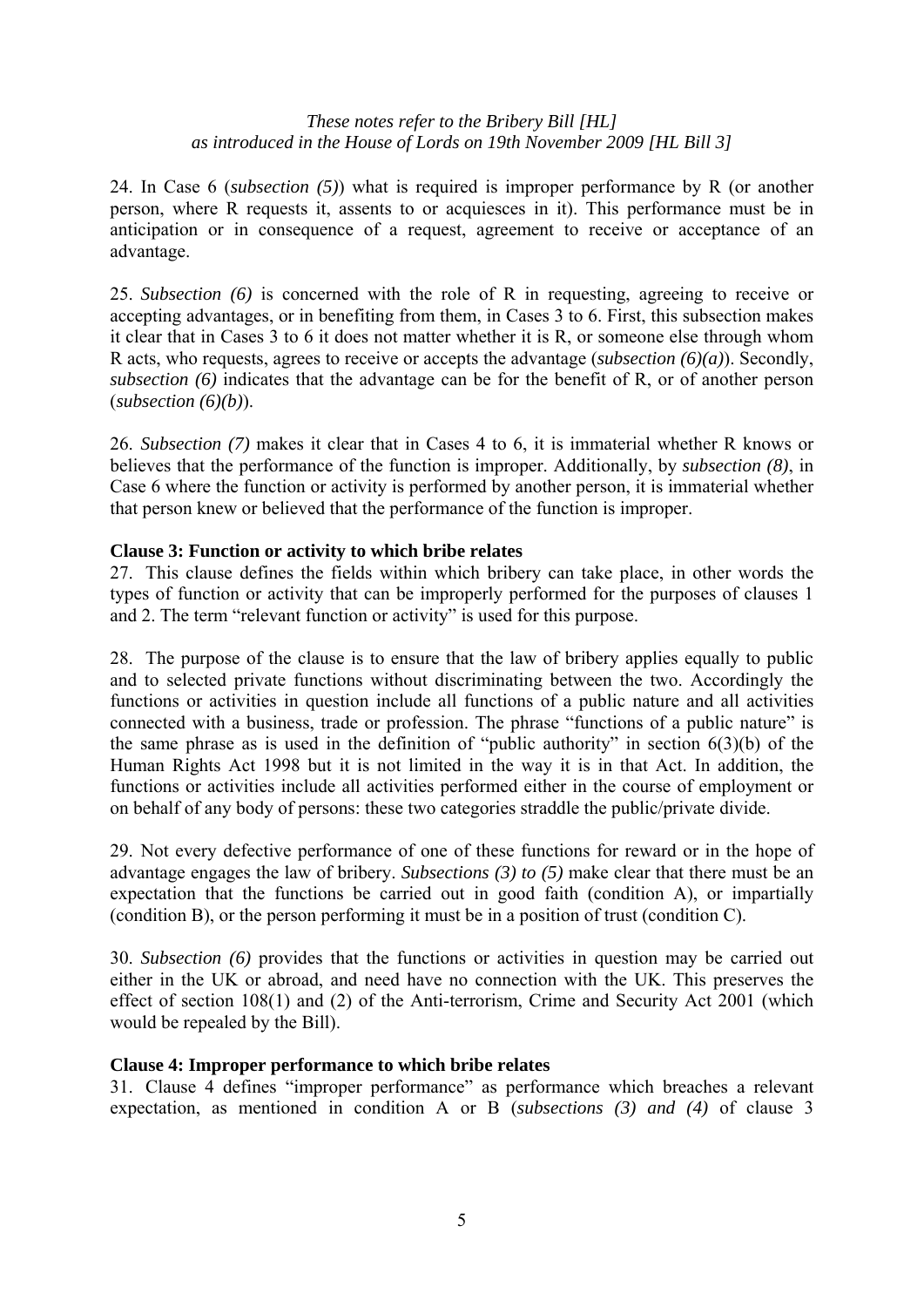respectively) or any expectation as to the manner in which, or reasons for which, a function or activity satisfying condition C (*subsection (5)* of clause 3) will be performed. *Subsection (1)(b)* states that an omission can in some circumstances amount to improper "performance".

32. *Subsection (3)* addresses the case where R is no longer engaged in a given function or activity but still carries out acts related to his or her former function or activity. These acts are treated as done in performance of the function or activity in question.

# **Clause 5: Expectation test**

33. Clause 5 provides that when deciding what is expected of a person performing a function or activity for the purposes of clauses 3 and 4, the test is what a reasonable person in the UK would expect of a person performing the relevant function or activity. *Subsection (2)* makes it clear that in deciding what a reasonable person in the UK would expect in relation to functions or activities the performance of which is not subject to UK laws, local practice and custom must not be taken into account unless such practice or custom is permitted or required by written law. *Subsection (3)* defines what is meant by "written law" for the purposes of this clause.

# **Clause 6: Bribery of foreign public officials**

34. This clause creates a separate offence of bribery of a foreign public official. This offence closely follows the requirements of the Organisation for Economic Cooperation and Development (OECD) *Convention on Combating Bribery of Foreign Public Officials in International Business Transactions*  (http://www.oecd.org/document/21/0,3343,en\_2649\_34859\_2017813\_1\_1\_1\_1,00.html).

35. Unlike the general bribery offences in clauses 1 and 2, the offence of bribery of a foreign public official only covers the offering, promising or giving of bribes, and not the acceptance of them. The person giving the bribe must intend to influence the recipient in the performance of his or her functions as a public official, and must intend to obtain or retain business or a business advantage.

36. Foreign public officials are defined in *subsection (5)* to include both government officials and those working for international organisations. The definition draws on Article 1.4(a) of the OECD Convention. Similarly, the definition of "public international organisation" in *subsection (6)* draws on Commentary 17 to the OECD Convention.

# *The conduct element*

37. The conduct element of the offence – what a person must do in order to commit the offence – is set out in *subsection (3)*. The offence may be committed in a number of ways.

38. If a person (P) offers, promises or gives any advantage to a foreign public official (F) with the requisite intention (see below), and the written law applicable to F neither permits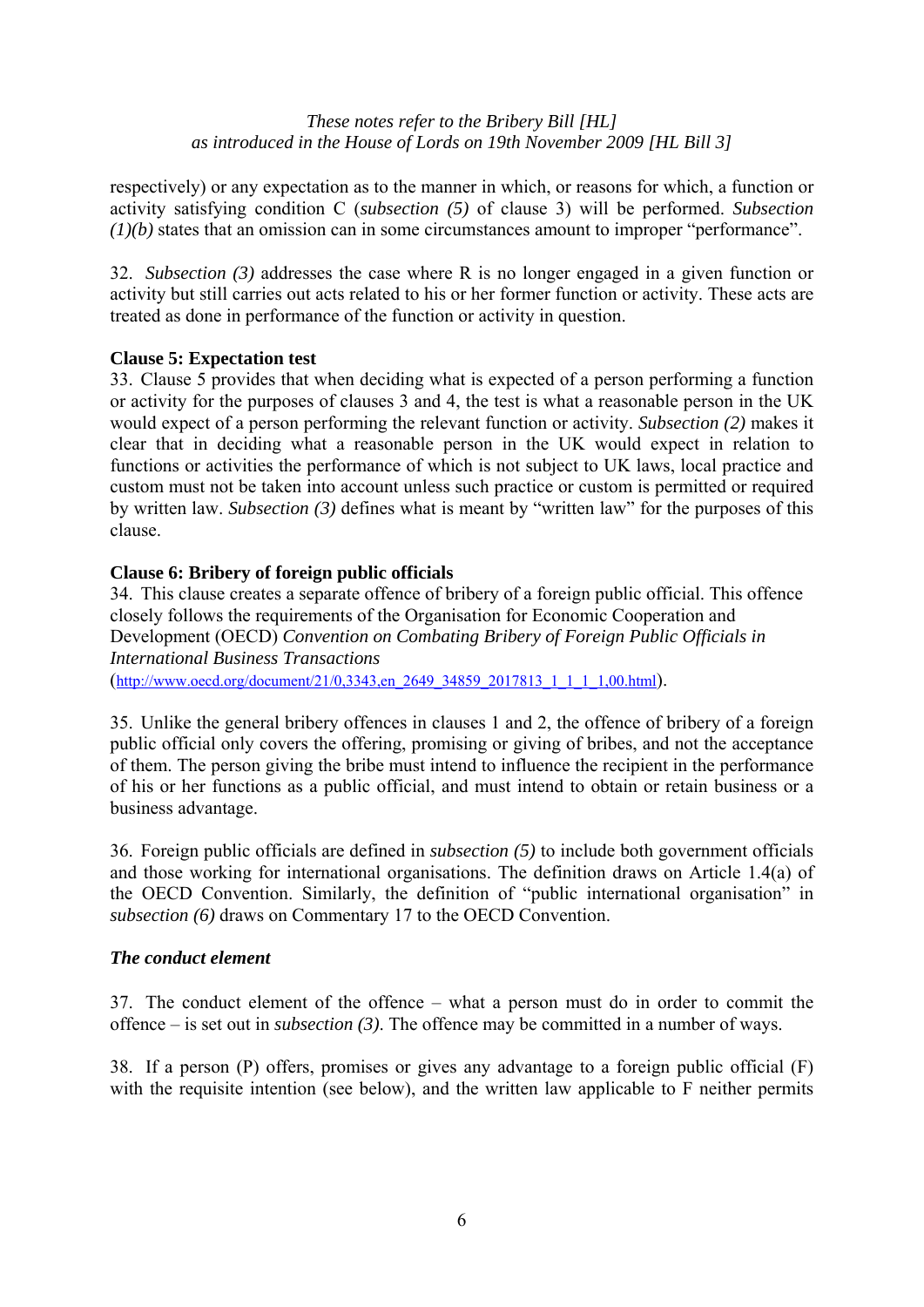nor requires F to be influenced in his or her capacity as a foreign public official by the offer, promise or gift, then P commits an offence.

39. The "written law" applicable to F is defined in *subsection (7)* as the law of the relevant part of the UK where the performance of F's functions would be subject to that law. Where the performance of F's functions would not be subject to the law of a part of the UK, the written law is either the applicable rules of a public international organisation, or the law of the country or territory in relation to which F is a foreign public official as contained in its written constitution, provision made by or under legislation or judicial decisions that are evidenced in writing.

40. The offence will also be committed if the advantage is offered to someone other than the official, if that happens at the official's request, or with the official's assent or acquiescence.

41. It does not matter whether the offer, promise or gift is made directly to the official or through a third party (*subsection (3)(a)*).

42. The language of the OECD Convention is mirrored in the phrases "obtain or retain business" in *subsection (2)* and "offers, promises or gives" and "advantage" in *subsection (3)*, and in the words "public function" in *subsection (5)(b)*.

# *The fault element*

43. The fault element of the offence – what a person must intend in order to commit the offence – is specified in *subsections (1), (2) and (4)*.

44. *Subsections (1) and (4)* have the effect that, in order to commit the offence, a person must intend to influence a foreign public official in the performance of his or her functions as a public official, including any failure to exercise those functions and any use of his or her position, even if he or she does not have authority to use the position in that way.

45. In order to commit the offence a person must also intend to obtain or retain business or an advantage in the conduct of business (*subsection (2)*).

46. The effect of *subsection (8)* is that "business" includes what is done in the course of a trade or profession.

#### **Clause 7: Failure of commercial organisations to prevent bribery**

47. Clause 7 creates an offence of failing to prevent bribery which can only be committed by a relevant commercial organisation.

48. "Relevant commercial organisation" is defined (at *subsection (5)*) as: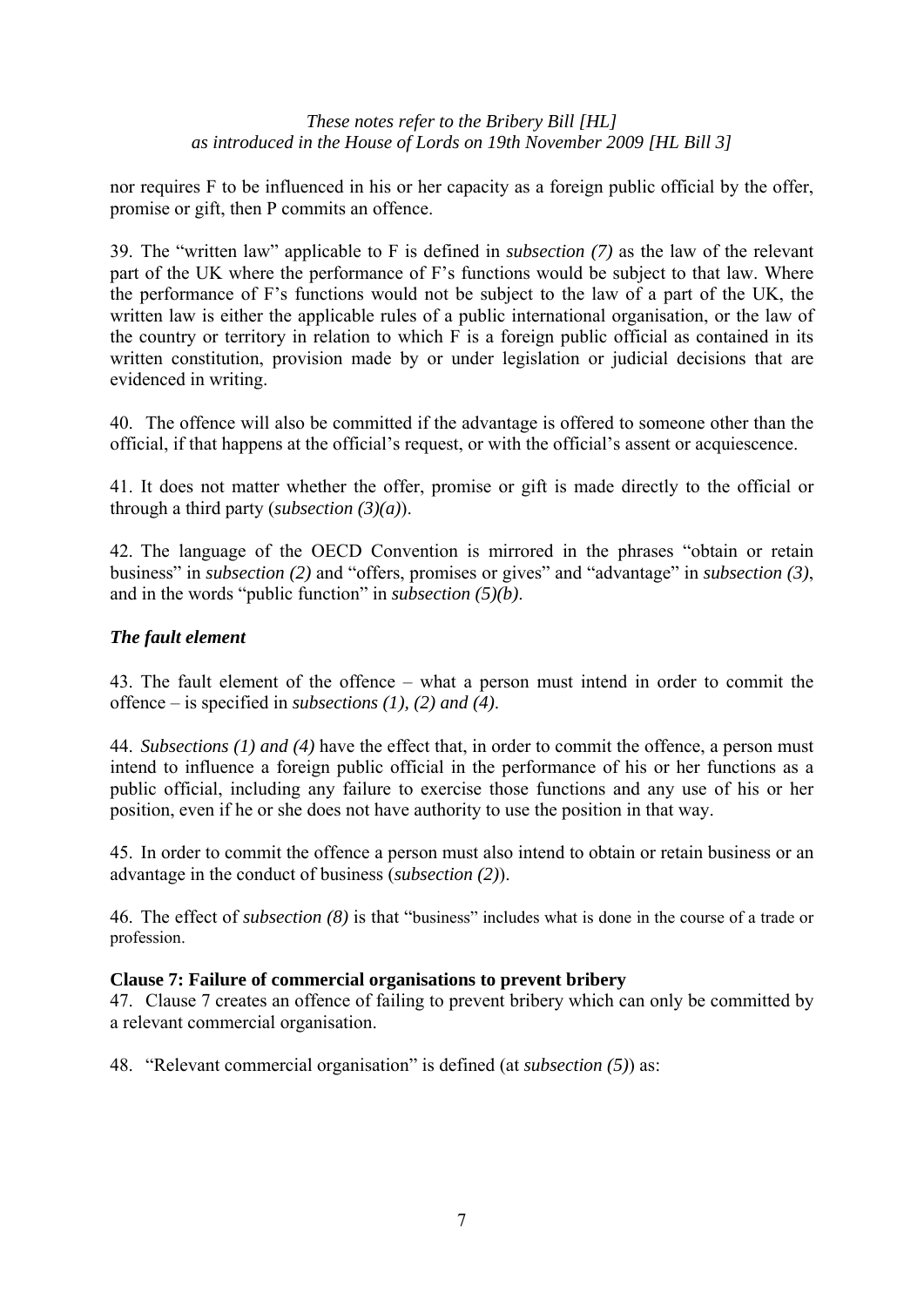- a body incorporated under the law of any part of the UK and which carries on business whether there or elsewhere,
- a partnership that is formed under the law of any part of the UK and which carries on business there or elsewhere, or
- any other body corporate or partnership wherever incorporated or formed which carries on business in any part of the UK.

49. *Subsection (5)* also provides that "business" includes a trade or profession and includes what is done in the course of a trade or profession.

50. The offence is committed where a person (A) who is associated with the commercial organisation (C) bribes another person with the intention of obtaining or retaining business or an advantage in the conduct of business for C. *Subsection (2)* provides that it is a defence for the commercial organisation to show it had adequate procedures in place to prevent persons associated with C from committing bribery offences. Although not explicit on the face of the Bill, in accordance with established case law, the standard of proof the defendant would need to discharge is the balance of probabilities.

51. *Subsection (3)* provides that "bribery" in the context of this offence relates only to the offering, promising or giving of a bribe contrary to clauses 1 and 6 (there is no corresponding offence of failure to prevent the taking of bribes). Applying ordinary principles of criminal law, the reference to offences under clause 1 and 6 include being liable for such offences by way of aiding, abetting, counselling or procuring (secondary liability). *Subsection (3)* also makes clear that there is no need for the prosecution to show that the person who committed the bribery offence has already been successfully prosecuted. The prosecution must, however, show that the person would be guilty of the offence were that person prosecuted under this Bill. Finally, *subsection (3)(b)* makes clear that there is no need for A to have a close connection to the UK as defined in clause 11; rather, so long as C falls within the definition of "relevant commercial organisation" that should be enough to provide courts in the UK with jurisdiction.

# **Clause 8: Section 7: supplementary provision**

52. Clause 8 provides that A is associated with C for the purposes of clause 7, if A performs services for, or on behalf of C. It also ensures that clause 7 relates to the actual activities being undertaken by A at the time rather than A's general position. The clause expressly states that A may be the commercial organisation's employee, agent or subsidiary. But where A is an employee it is to be presumed that A is performing services for or on behalf of C unless the contrary is shown.

#### **Clause 9: Consent to prosecution**

53. A prosecution under the Bill in England and Wales can only be brought with the consent of the Director of one of the three senior prosecuting authorities, that is to say the Director of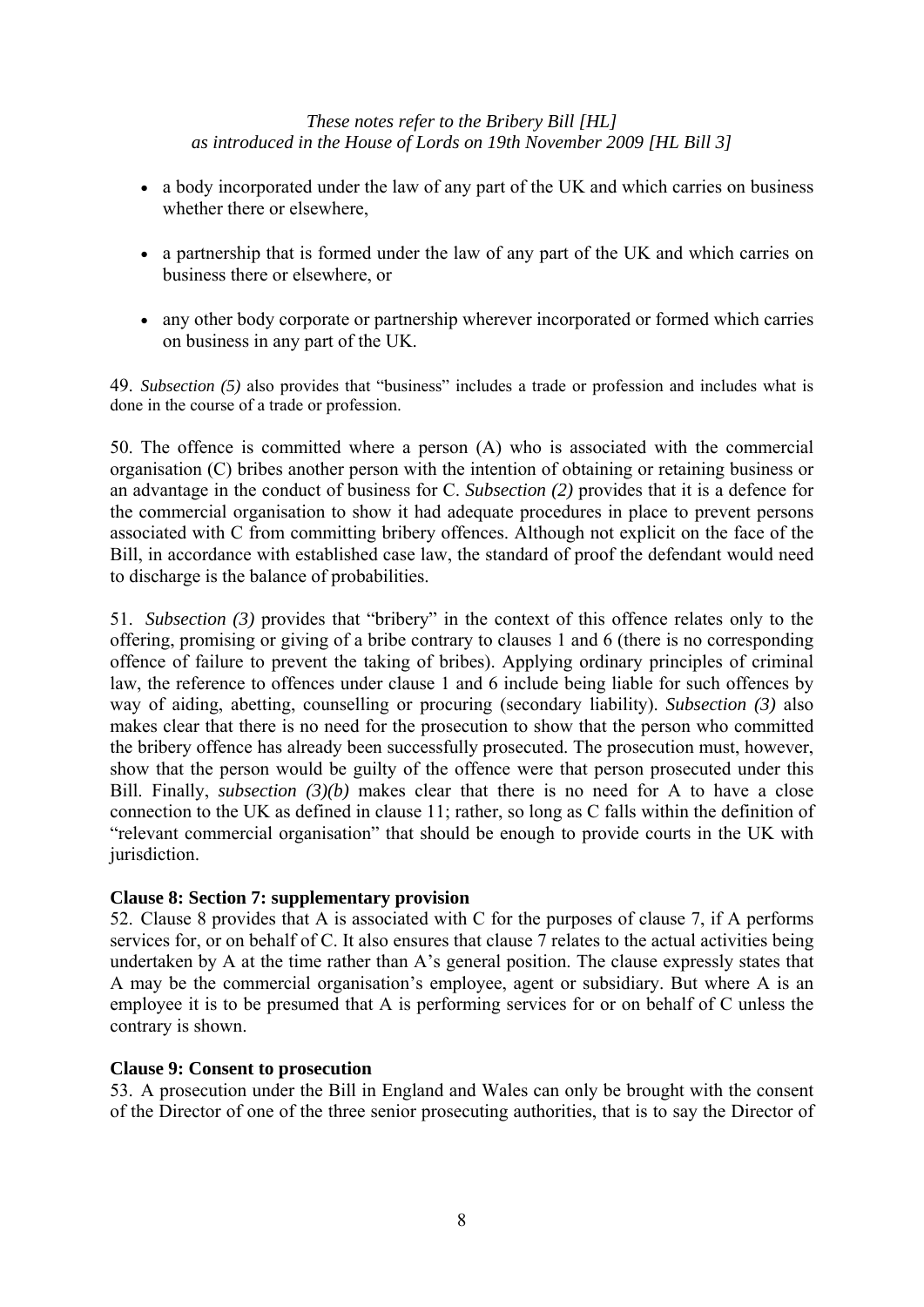Public Prosecutions, the Director of the Serious Fraud Office and the Director of Revenue and Customs Prosecutions *(subsection (1))*. A prosecution in Northern Ireland can only be brought with the consent of the Director of Public Prosecutions for Northern Ireland or the Director of the Serious Fraud Office *(subsection (2))*. The Director of the Serious Fraud Office may delegate his or her functions under this clause to an authorised member of staff (*subsection (3)*). Other delegation powers already exist for the other Directors.

## **Clause 10: Penalties**

54. Any offence under the Bill committed by an individual under clauses 1, 2 or 6 is punishable either by a fine or imprisonment for up to 10 years (12 months on summary conviction in England and Wales or 6 months in Northern Ireland), or both. An offence committed by a person other than an individual is punishable by a fine. In either case, the fine may be up to the statutory maximum (£5000) if the conviction is summary, and unlimited if it is on indictment. The clause 7 offence can only be tried upon indictment.

55. Section 154 of the Criminal Justice Act 2003, which is not yet in force, sets the maximum sentence that can be imposed by a Magistrates' Court in England and Wales at 12 months. Where an offence under this Bill is committed before section 154 comes into force, the Magistrates' Court's power is limited to 6 months (*subsection (4)(a)*).

## **Clause 11: Offences under this Act: territorial application**

56. *Subsection (1)* provides that the offences in clauses 1, 2 or 6 are committed in any part of the UK if any part of the conduct element takes place in that part of the UK.

57. The effect of *subsections (2) to (4)* is that, even though all the actions in question take place abroad, they still constitute the offence if the person performing them is a British national or ordinarily resident in the UK, a body incorporated in the UK or a Scottish partnership.

58. *Subsection (5)* makes it clear that for the purposes of the offence in clause 7 (failure of commercial organisation to prevent bribery) it is immaterial where the conduct element of the offence occurs.

59. *Subsections (7) to (9)* provide that where proceedings are to be taken in Scotland against a person, such proceedings may be taken in any sheriff court district in which the person is apprehended or in custody, or in such sheriff district as the Lord Advocate may determine.

# **Clause 12: Defence for certain bribery offences: legitimate purposes**

60. Clause 12 deals with the legitimate functions of law enforcement agencies, the intelligence services or the armed forces which may require the use of a financial or other advantage to accomplish the relevant function. The clause provides a defence where a person charged with a relevant bribery offence can prove that it was necessary for: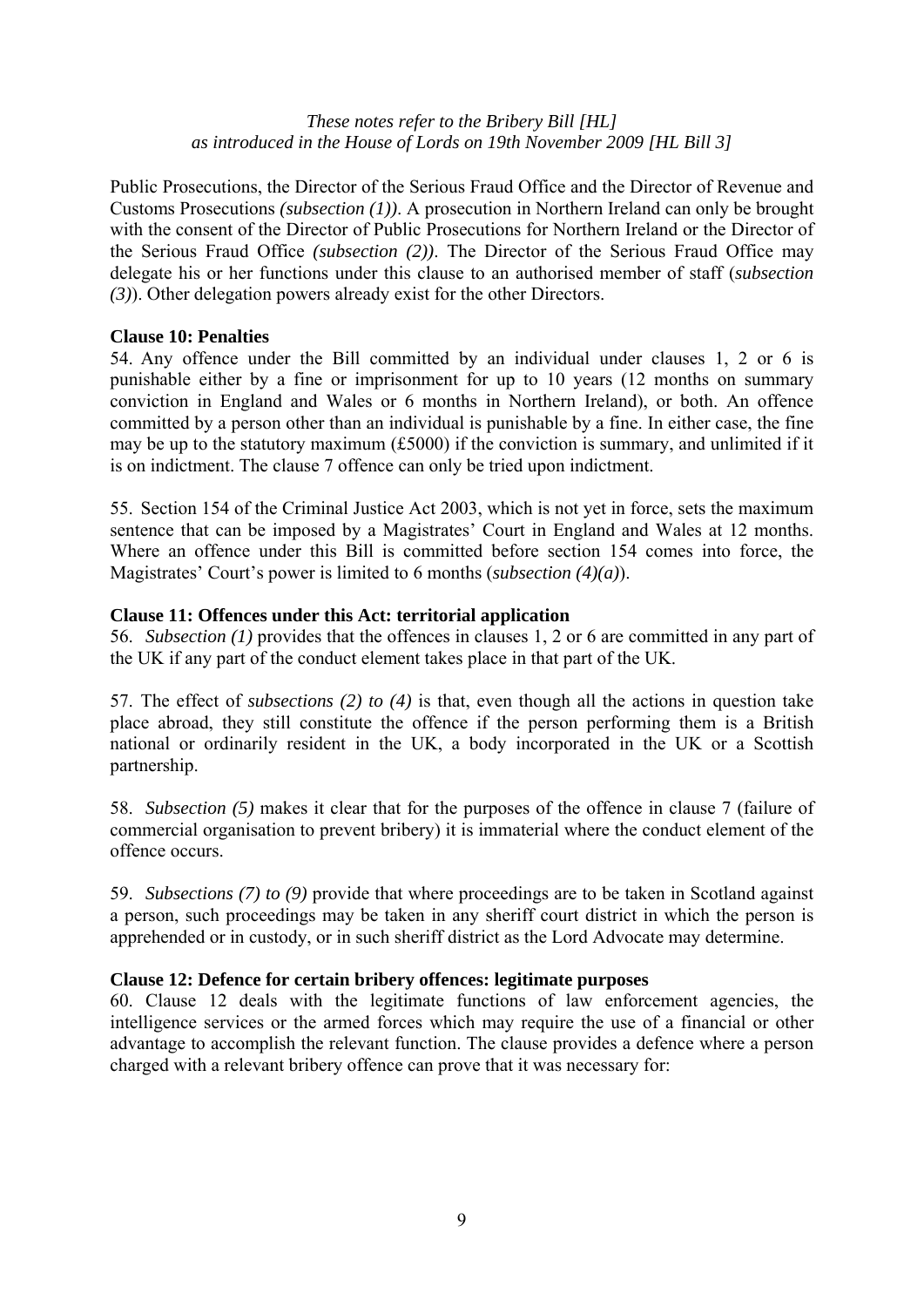- the prevention, detection or investigation by, or on behalf of, a law enforcement agency of serious crime;
- the proper exercise of any function of one of the intelligence services; or
- the proper exercise of any function of the armed forces when engaged on active service.

Although not explicit on the face of the Bill, in accordance with established case law, the standard of proof the defendant would need to discharge is the balance of probabilities.

61. As well as providing definitions for other terms used in the clause, s*ubsection (2)* makes it clear that a "relevant bribery offence" means an offence under clause 1 or 2 and related inchoate offences. Applying ordinary principles of criminal law, the reference in the definition of "relevant bribery offence" to offences under clause 1 and 2 include being liable for such offences by way of aiding, abetting, counselling or procuring (secondary liability). "Relevant bribery offence" does not include a clause 1 offence which would also amount to an offence of bribing a foreign public official under clause 6. This addresses concerns raised by the Joint Committee on the 2003 draft Corruption Bill in relation to, in particular, compliance with the UK's obligations under the OECD Convention (see HL 157 and HC 705, 31st July 2003).

# **Clause 13: Offences under sections 1, 2 and 6 by bodies corporate**

62. Clause 13 is aimed at individuals who consent or connive at bribery, contrary to clause 1, 2 or 6, committed by a body corporate (of any kind) or Scottish partnership. It does not apply to the offence in clause 7.

63. The first step is to ascertain that the body corporate or Scottish partnership has indeed been guilty of an offence under clause 1, 2 or 6. That established, the clause provides that a director, partner or similar senior manager of the body is guilty of the same offence if he or she has consented to or connived in the commission of the offence. In a body corporate managed by its members, the same applies to members. In relation to a Scottish partnership, the provision applies to partners.

64. It should be noted that in this situation, the body corporate and the senior manager are both guilty of the main bribery offence. This clause does not create a separate offence of "consent or connivance".

65. *Subsection (3)* makes clear that for a "senior officer" or similar person to be guilty he or she must have a close connection to the UK as defined in clause 11(4).

# **Clause 14: Offences under section 7 by partnerships**

66. Clause 14 deals with proceedings for an offence under clause 7 against partnerships. Such proceedings must be brought in the name of the partnership (and not the partners)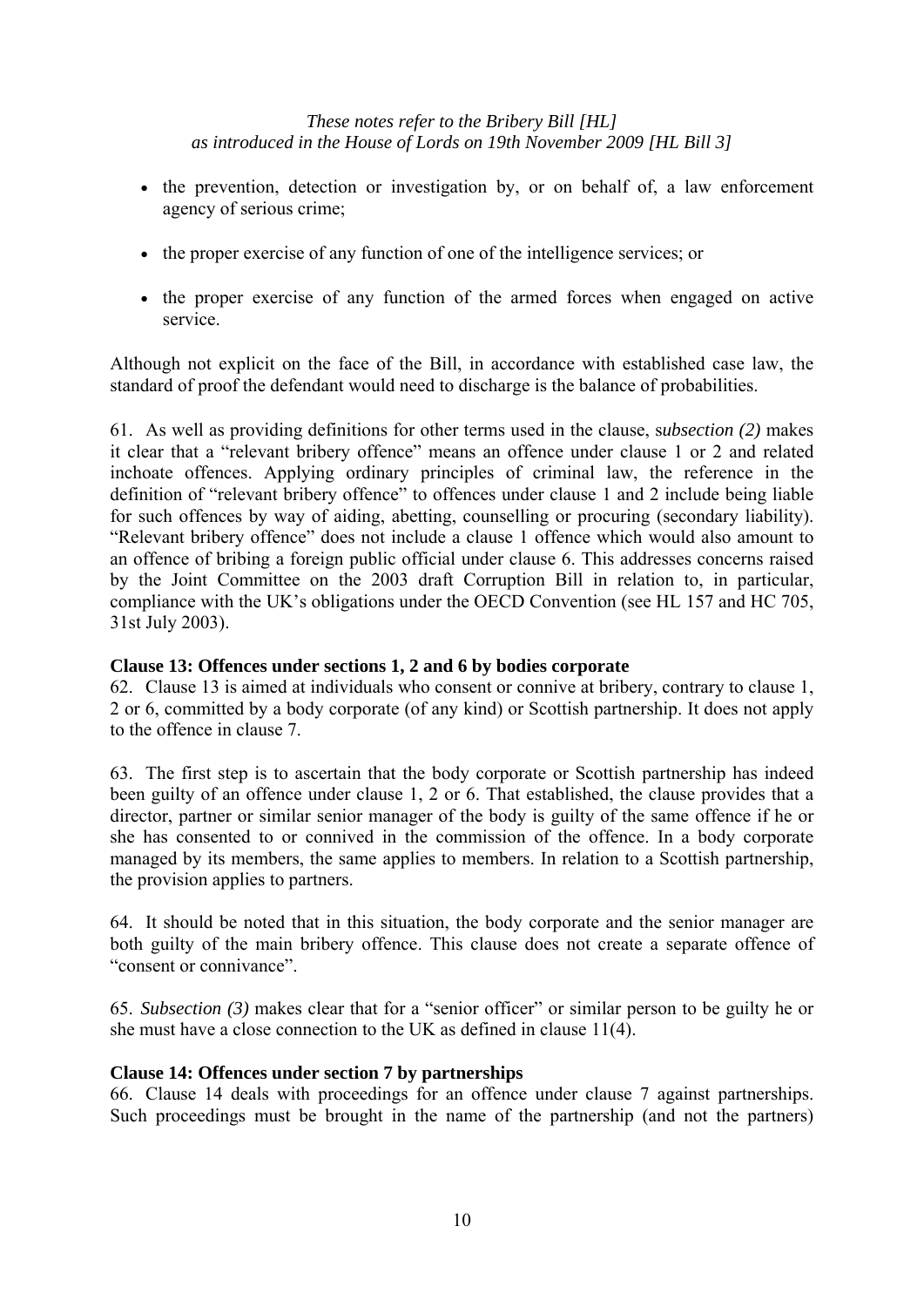(*subsection (1)*); certain rules of court and statutory provisions which apply to bodies corporate are deemed to apply to partnerships (*subsection (2)*); and any fine imposed on the partnership on conviction must be paid out of the partnership assets (*subsection (3)*).

#### **Clause 15: Application to the Crown**

67. Clause 15 applies the Bill to individuals in the public service of the Crown. Such individuals will therefore be liable to prosecution if their conduct in the discharge of their duties constitutes an offence under the Bill.

## **Clause 16: Consequential provision**

68. This clause abolishes the common law offences of bribery and embracery (bribery etc of jurors), and gives effect to Schedules 1 and 2, which contain consequential amendments and repeals.

69. *Subsections (4) to (10)* of this clause create a power for the Secretary of State (or, as the case may be, Scottish Ministers) to make supplementary, incidental or consequential provision by order. The order making power is subject to the affirmative resolution procedure where it amends primary legislation, otherwise the negative resolution procedure applies.

## **Clause 17: Extent**

70. This clause provides that the Bill extends to the whole of the UK and that any amendments or repeals of a provision of an enactment have the same extent as that provision. However the amendment of and repeals in the Armed Forces Act 2006 do not extend to the Channel Islands and the amendments of the International Criminal Court Act 2001 and the repeal in the Civil Aviation Act 1982 do not extend to the Channel Islands, Isle of Man or the British overseas territories.

#### **Clause 18: Commencement and transitional provision etc.**

71. This clause covers commencement. Clauses 15, 16(4) to (10), 17, 18(1) to (4) and 19 come into force on the day the Bill is passed. The remainder of the Bill comes into force by order of the Secretary of State. A commencement order may appoint different days for different purposes and may contain transitory, transitional or saving provisions. The clause also contains express saving provisions so that any offence committed or partly committed before the operative provisions of the Bill come into force must be dealt with under the old law.

#### **Clause 19: Short title**

72. This clause deals with citation.

#### **Schedule 1**

73. This Schedule contains consequential amendments to other legislation. These are as follows.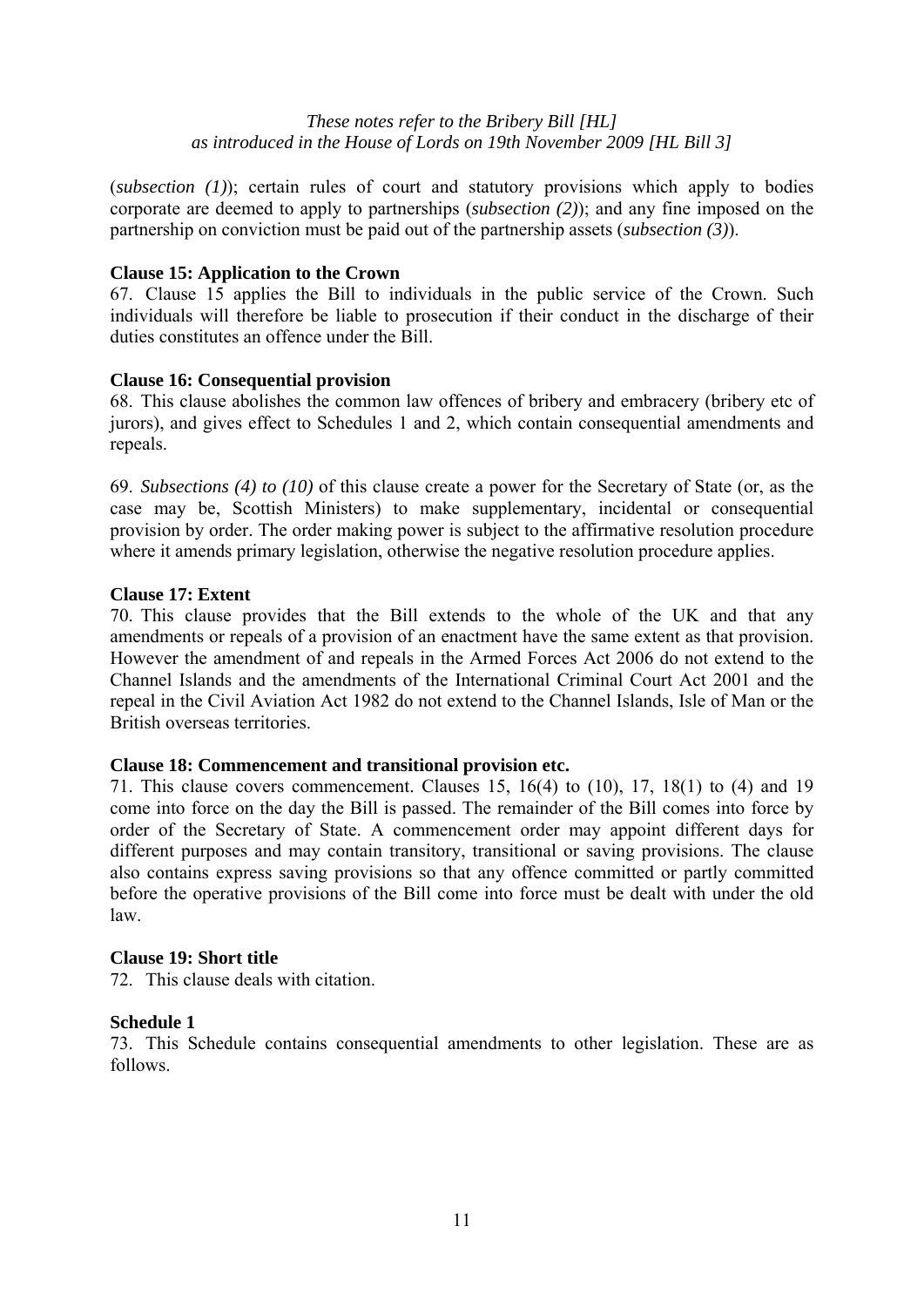## *Ministry of Defence Police Act 1987*

74. Section 2 of that Act gives the Ministry of Defence Police the same powers as normal police, in relation to services property or personnel, including with regard to offences involving the bribery of such persons. At present these offences are those under the Prevention of Corruption Acts 1889 to 1916 but the amendment will change that so that they are offences under this Bill instead.

## *Criminal Justice Act 1987*

75. Section 2A of that Act gives the Director of the Serious Fraud Office power to investigate corruption offences. The amendment replaces the references to the Prevention of Corruption Acts with references to offences under this Bill. The offences in question are the bribery of foreign officials (clause 6), and the general bribery offence (clauses 1 and 2) where the functions in question are performed outside or unconnected with the UK.

## *International Criminal Court Act 2001*

76. Section 54 and 61 of that Act set out the relevant domestic offences in relation to the International Criminal Court in the law of England and Wales, and Northern Ireland respectively. The amendments make clear that offences under the Bill are also relevant domestic offences.

#### *International Criminal Court (Scotland) Act 2001*

77. Section 4 of that Act sets out the relevant domestic offences under Scots law in relation to the International Criminal Court. The amendment updates the references to the Prevention of Corruption Act 1906 and to the common law by substituting a reference to the offences under the Bill.

#### *Serious Organised Crime and Police Act 2005*

78. Chapter 1 of Part 2 of that Act gives investigatory powers to the Director of Public Prosecutions and other prosecuting authorities in relation to offences listed in section 61. This list was amended by SI 2006/1629 to include common law bribery and offences under the Prevention of Corruption Acts. These offences are now being replaced by the offences under the Bill.

79. A similar amendment applies to section 76 (and section 77 in respect of Scotland), which gives the court power to make a financial reporting order in dealing with a person convicted of (among other offences) corruption offences.

#### *Armed Forces Act 2006*

80. Schedule 2 of the Armed Forces Act 2006 lists serious civilian offences the possible commission of which, if suspected, must be referred to a service police force. The list of civilian offences is amended to include the offences under the Bill.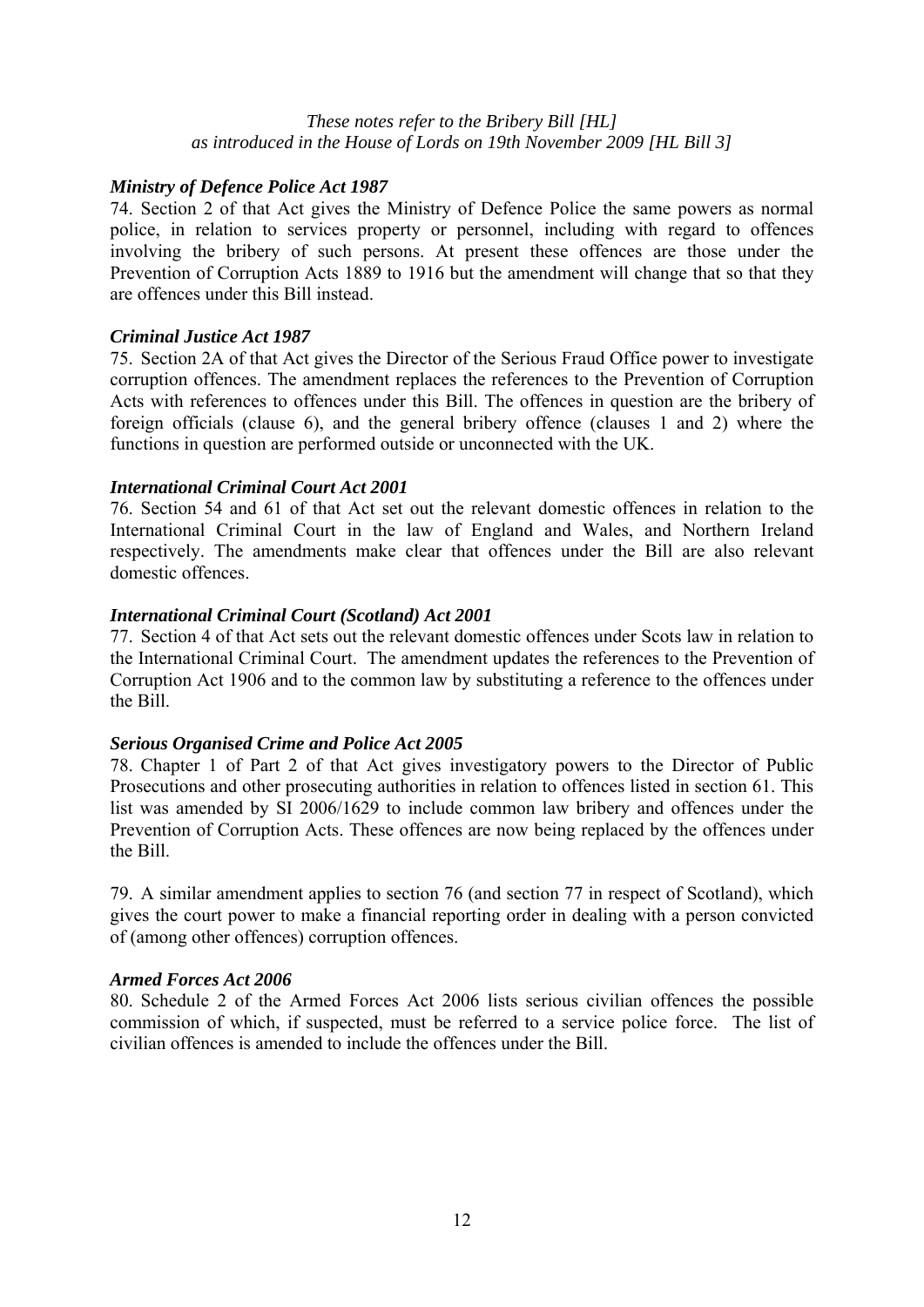# *Serious Crime Act 2007*

81. Section 53 of this Act requires the Attorney General's consent prior to commencing proceedings where there is an international element to an offence of encouraging or assisting crime under the 2007 Act. This amendment ensures that the requirement for the Attorney General's consent will not apply in the case of encouraging or assisting bribery by excluding from section 53 any offence to which clause 9 (consent to prosecution) of this Bill applies.

82. The Serious Crime Act creates a power to make a "serious crime prevention order" in relation to offences listed in Schedule 1 of the Act. Part 1 of that Schedule, relating to offences in England and Wales, includes offences under the Prevention of Corruption Acts. The present amendment replaces this reference with offences under clauses 1, 2 and 6 of the Bill. A corresponding amendment is made in Part 2 of the same Schedule in relation to Northern Ireland.

## **Schedule 2**

83. This Schedule contains repeals.

84. The three Prevention of Corruption Acts are repealed in their entirety. These offences are wholly replaced by the offences under the Bill.

85. Criminal Justice Act (Northern Ireland) 1945 (c. 15 (N.I)) – section 22 amends section 4 of the Public Bodies Corrupt Practices Act 1889 and section 2(1) of the Prevention of Corruption Act 1906 to provide for proceedings to be taken in Northern Ireland only with the consent of the Attorney General for Northern Ireland. Given the 1889 and 1906 Acts will be repealed the section will become redundant.

86. Section 112(3) of the Electoral Law Act (Northern Ireland) 1962 (c.14 (N.I.) amended paragraphs (c) and (d) of section 2 of the 1889 Act and will be redundant following the repeal of the 1889 Act.

87. Increase of Fines Act (Northern Ireland) 1967 (c. 29)(N.I.) – section  $1(8)(a)$  and (b) provide that a court may impose a fine whether greater or less than the amount limited by section 2 of the Public Bodies Corrupt Practices Act 1889 or section 1(1) of the Prevention of Corruption Act 1906 respectively. These references will become redundant once those two Acts are repealed.

88. Criminal Justice (Miscellaneous Provisions) Act (Northern Ireland) 1968 (c. 28 (N.I)); the entry in the table in Schedule 2 relating to the Prevention of Corruption Act 1906 increased the penalty in Northern Ireland for the offence under section 1(1) of the 1906 Act from 4 months imprisonment to 6 months imprisonment. That entry will become redundant upon repeal of the 1906 Act.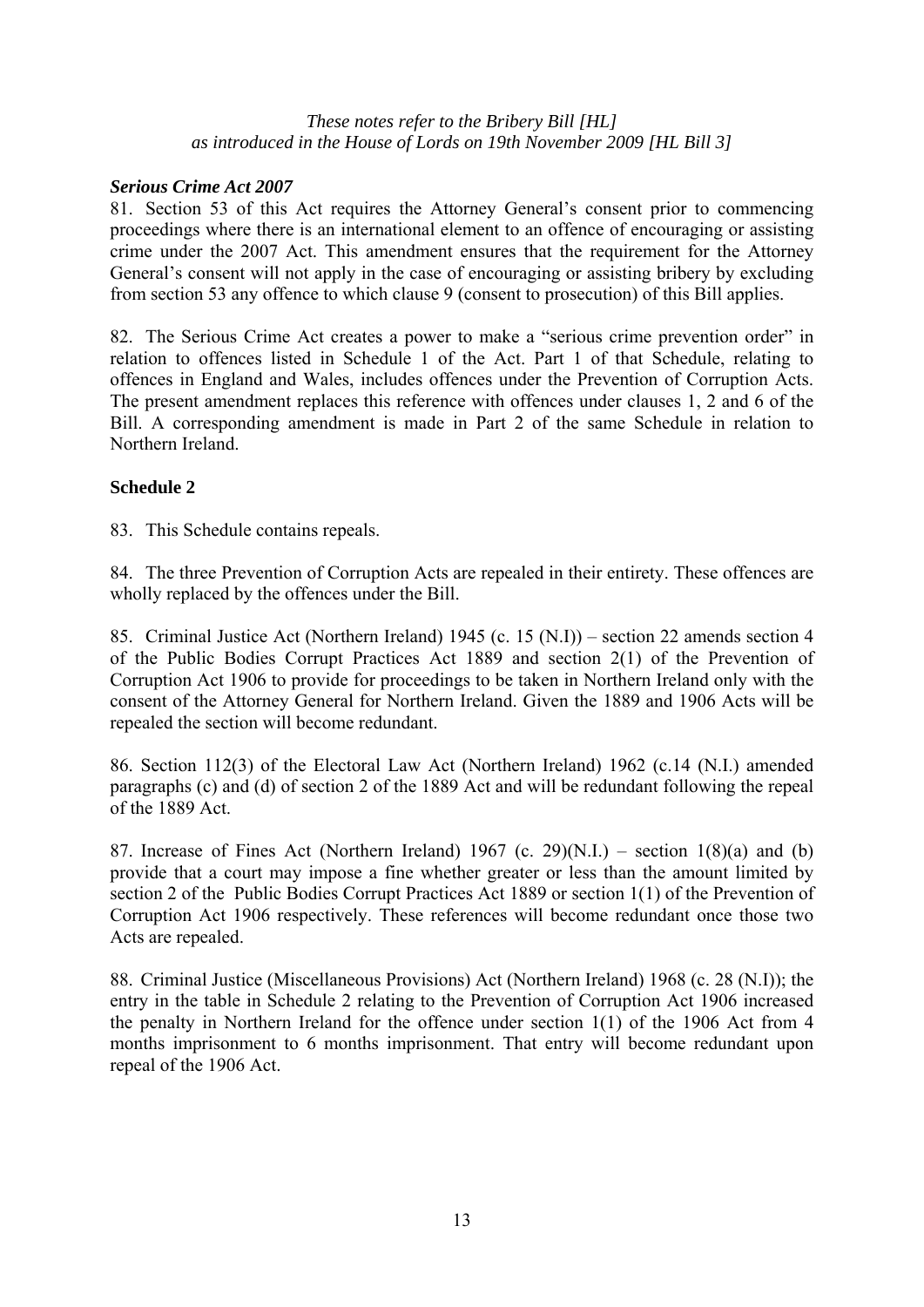89. Schedule 8 paragraph 1 of Local Government Act (Northern Ireland) 1972 (c.9 (N.I.)) amended the 1889 Act and will be redundant following the repeal of the 1889 Act.

90. Civil Aviation Act 1982 (c. 16) – section 19(1) designates the Civil Aviation Authority as a public authority for the purposes of the Prevention of Corruption Acts 1889-1916 and will be redundant once they are repealed.

91. The Representation of the People Act 1983 - section 165(1) makes certain provision where a candidate at a Parliamentary or local election engages as agent or canvasser an individual who has been convicted and disenfranchised, including under the Public Bodies Corrupt Practices Act 1889. That entry becomes redundant upon repeal of the 1889 Act.

92. Paragraph 1(2) of Schedule 6 to the Housing Associations Act 1985 (c. 69) provides that the Housing Corporation is a public body for the purposes of the Prevention of Corruption Acts 1889 to 1916. That paragraph becomes redundant upon repeal of those Acts.

93. Section 47 of the Criminal Justice Act 1988, which inserts provisions about penalties into the three Prevention of Corruption Acts, is also repealed.

94. Article 14(1) of the Criminal Justice (Evidence etc.) (Northern Ireland) Order 1988 (S.I. 1988/1847 (N.I.17) amended paragraph (a) of section 2 of the 1889 Act and will be redundant following the repeal of the 1889 Act.

95. Paragraph 2 of Schedule 1 to the Enterprise and New Towns (Scotland) Act 1990 (c. 35) provides that Scottish Enterprise and Highlands and Islands Enterprise are public bodies for the purposes of the Prevention of Corruption Acts 1889 to 1916. That paragraph becomes redundant upon repeal of those Acts.

96. Scotland Act 1998 (c. 46) – section 43 provides that the Scottish Parliament shall be a public body for the purposes of the Prevention of Corruption Acts 1889 to 1916. This section will be redundant once those Acts are repealed.

97. Sections 108 to 110 of the Anti-terrorism, Crime and Security Act 2001 (c. 24), which extend the geographical scope of the offences under the Prevention of Corruption Acts 1889 to 1916, are also repealed.

98. Sections 68 and 69 of the Criminal Justice (Scotland) Act 2003 (asp7) – which extend the geographical scope of the offences under the Prevention of Corruption Acts 1889 - 1916, will be redundant once those Acts are repealed.

99. Section 44 of the Government of Wales Act 2006 (c. 32) provides that the Welsh Assembly and the Assembly Commission shall be public bodies for the purposes of the Prevention of Corruption Acts 1889-1916. This section will be redundant once those Acts are repealed.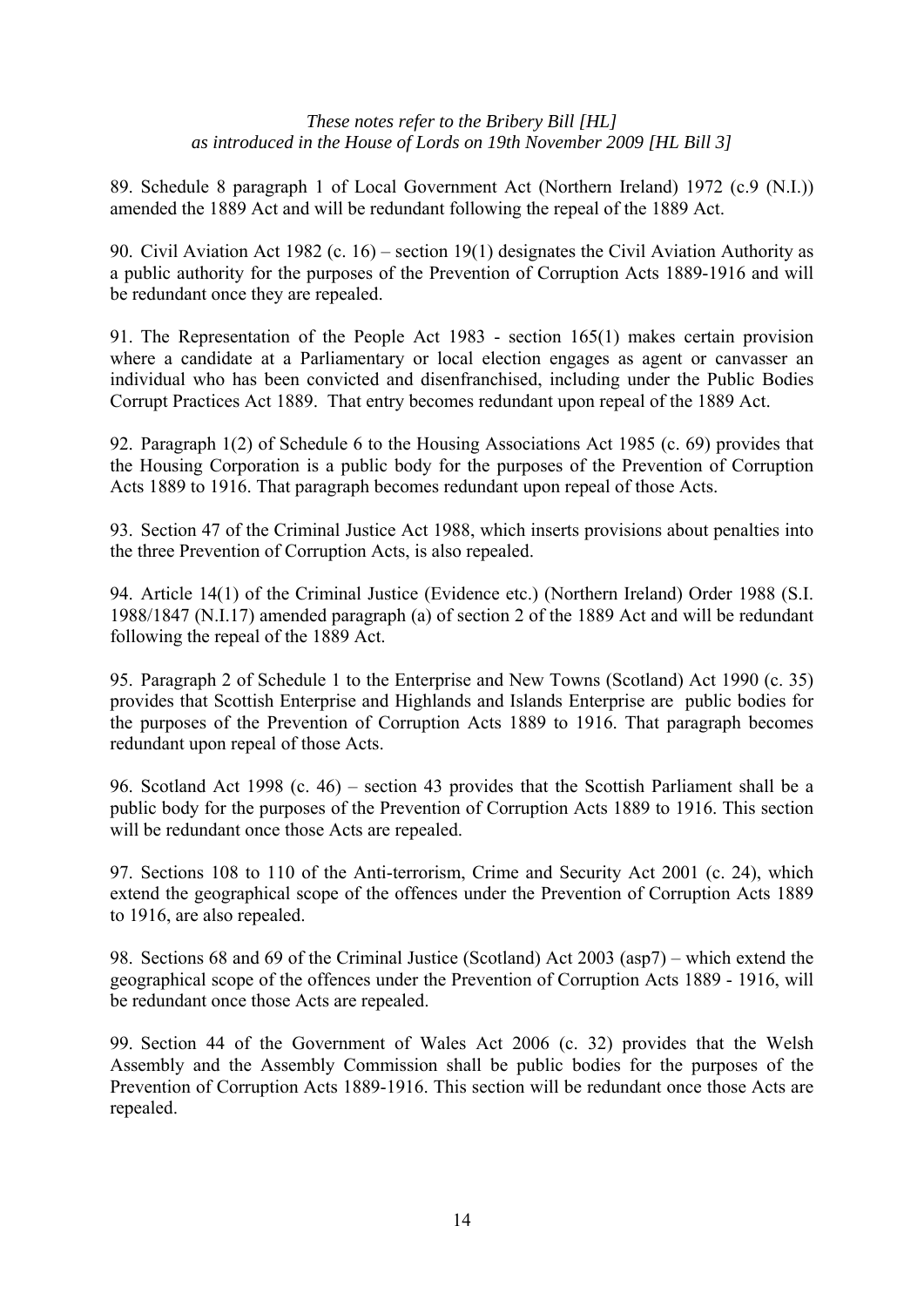100. In the Armed Forces Act 2006, those paragraphs in the list in Schedule 2 which refer to offences under the Prevention of Corruption Acts are repealed. This repeal is a corollary of the amendment to that list in Schedule 1 to this Bill.

101. Section 217(1)(a) of the Local Government and Public Involvement in Health Act 2007 gives the Secretary of State power to define an "entity under the control of a local authority" and an "entity jointly controlled by bodies that include a local authority" for the purposes of section 4(2) of the Prevention of Corruption Act 1916. The 1916 Act would be repealed by the Bill, making section 217(1)(a) redundant. Paragraph 1 of Schedule 14 to the 2007 Act, which contains amendments to the 1916 Act and section 244(4) which makes provision as to the extent of a repeal contained in that paragraph, are also repealed.

102. Housing and Regeneration Act 2008 (c.17) – Schedule 1, paragraph 16 provides that the Home and Communities Agency shall be a public body for the purposes of the Prevention of Corruption Acts 1889 to 1916. This section will be redundant once those Acts are repealed.

# **FINANCIAL EFFECTS OF THE BILL**

103. The Bill's provisions would result in a net annual increase in costs for the criminal justice system of £2.18m. This is based on an estimate of a small number of additional prosecutions a year arising from the introduction of the new offence relating to commercial organisations.

# **PUBLIC SERVICE MANPOWER EFFECTS OF THE BILL**

104. There are no significant implications for public service manpower.

# **SUMMARY OF IMPACT ASSESSMENT**

105. An impact assessment for the Bill has been published separately (www.justice.gov.uk/publications/bribery-bill.htm). The new offence relating to commercial organisations which fail to prevent bribery is likely to involve a small additional cost to the criminal justice system (as outlined above) but will not give rise to a significant number of new prosecutions. This is because bribery is not a volume crime and there is increasing emphasis in prosecution policy on encouraging organisations that become aware of bribery in their operations to self-refer to the relevant authorities with a view to resolving the matter with a non-criminal disposal. There are no implications for prison places or the legal aid budget from this new offence. For the most part, the other provisions in the Bill represent a reformulation of existing bribery offences. The increase in the maximum sentence of imprisonment for these offences should have a negligible impact in terms of prison places based on the current low levels of offending.

106. The Bill will not impose any significant additional administrative burden on business. The offence relating to commercial organisations is not regulatory in nature although there is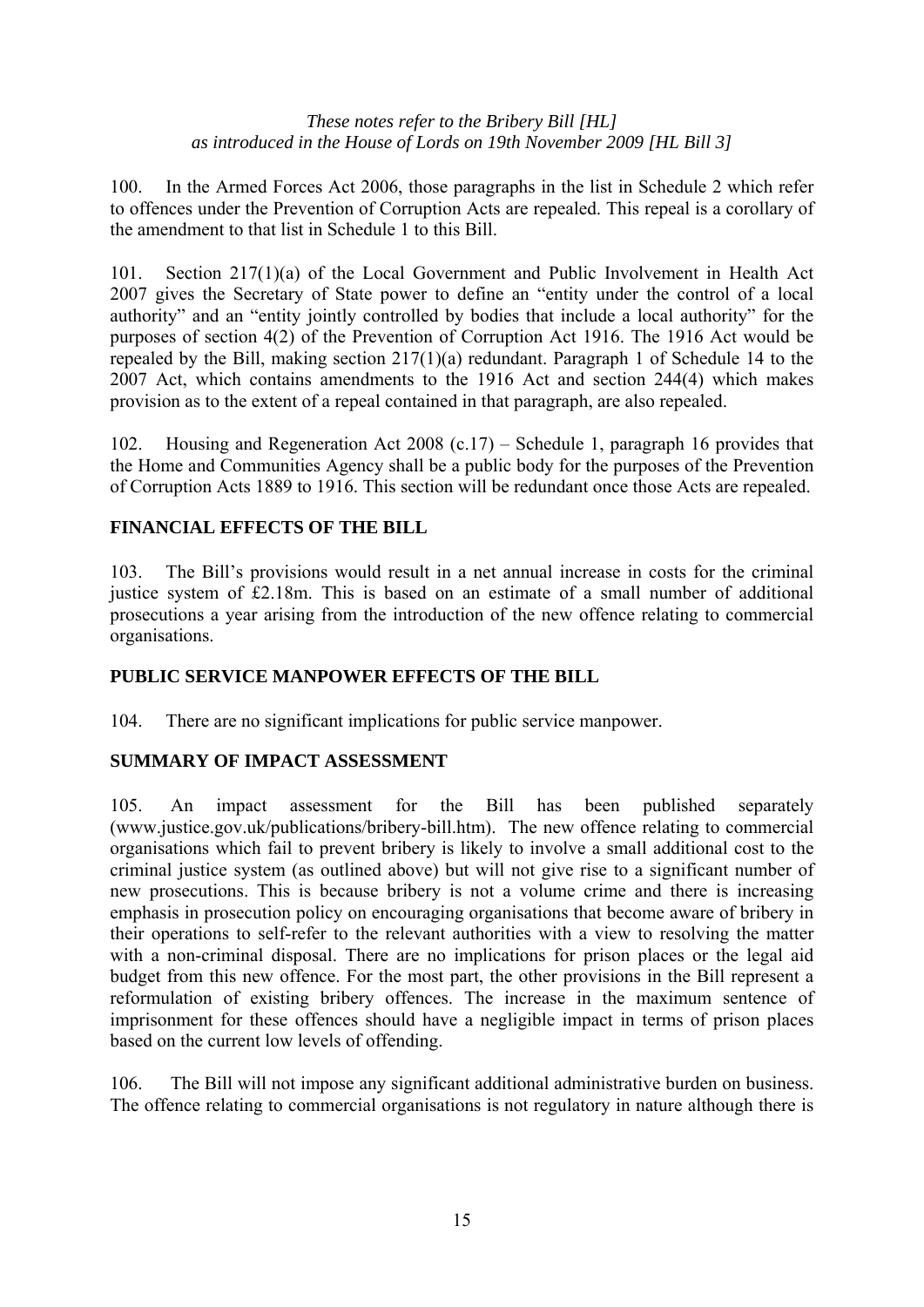recognition for good practice in the adequate procedures defence. The intention here is that the offence will have a beneficial effect for corporate governance by encouraging those businesses which have not already done so to adopt adequate procedures to prevent bribery. But this is not a one size fits all approach. The Government does not intend to prescribe the anti-bribery measures to be taken and there will be no monitoring of compliance. The Government would also expect the courts, in determining whether the defence applies, to take into account the size and needs of the particular business being prosecuted.

107. The impact assessment incorporates the results of the small firms' impact test. The adequate procedures defence to the offence relating to commercial organisations is formulated such that it would allow a small company to adopt a proportionate approach, with small firms in low risk sectors able to argue adequate procedures on 'light touch' grounds, for example demonstrating that anti-bribery principles have been fully communicated to its workforce.

108. The new offence will also assist in a number of ways. Clarity of the law should assist businesses in assessing the suitability of their systems and bring efficiency savings through, for example, reducing the cost of risk assessment. An enhanced ethical reputation should allow UK businesses to compete more successfully in international markets. It should also help in the task of persuading other countries to improve their standards and tackling the culture of toleration of bribery that still persists in some parts of the world. Improving the implementation of anti-bribery standards internationally reduces the likelihood of UK businesses being disadvantaged as a result of overseas competitors offering bribes.

109. An equality impact assessment initial screening has been completed and concluded that a full equality impact assessment was not required as the provisions in the Bill would not impact differently on any particular sections of society.

# **EUROPEAN CONVENTION ON HUMAN RIGHTS**

110. Section 19 of the Human Rights Act 1998 requires the Minister in charge of a Bill in either House of Parliament to make a statement about the compatibility of the provisions of the Bill with the Convention rights (as defined by section 1 of that Act). The statement has to be made before Second Reading. Lord Bach, Parliamentary Under Secretary of State for Justice, has made the following statement:

"In my view, the provisions of the Bribery Bill [HL] are compatible with the Convention rights".

# *Failing to prevent bribery – defence of adequate procedures*

111. Clause 7 would make it an offence for a commercial organisation to fail to prevent a person performing services for or on its behalf from committing certain bribery offences. That person must intend to obtain or retain business, or an advantage in the conduct of business, for the organisation. It would be a defence to a charge under this provision for the organisation to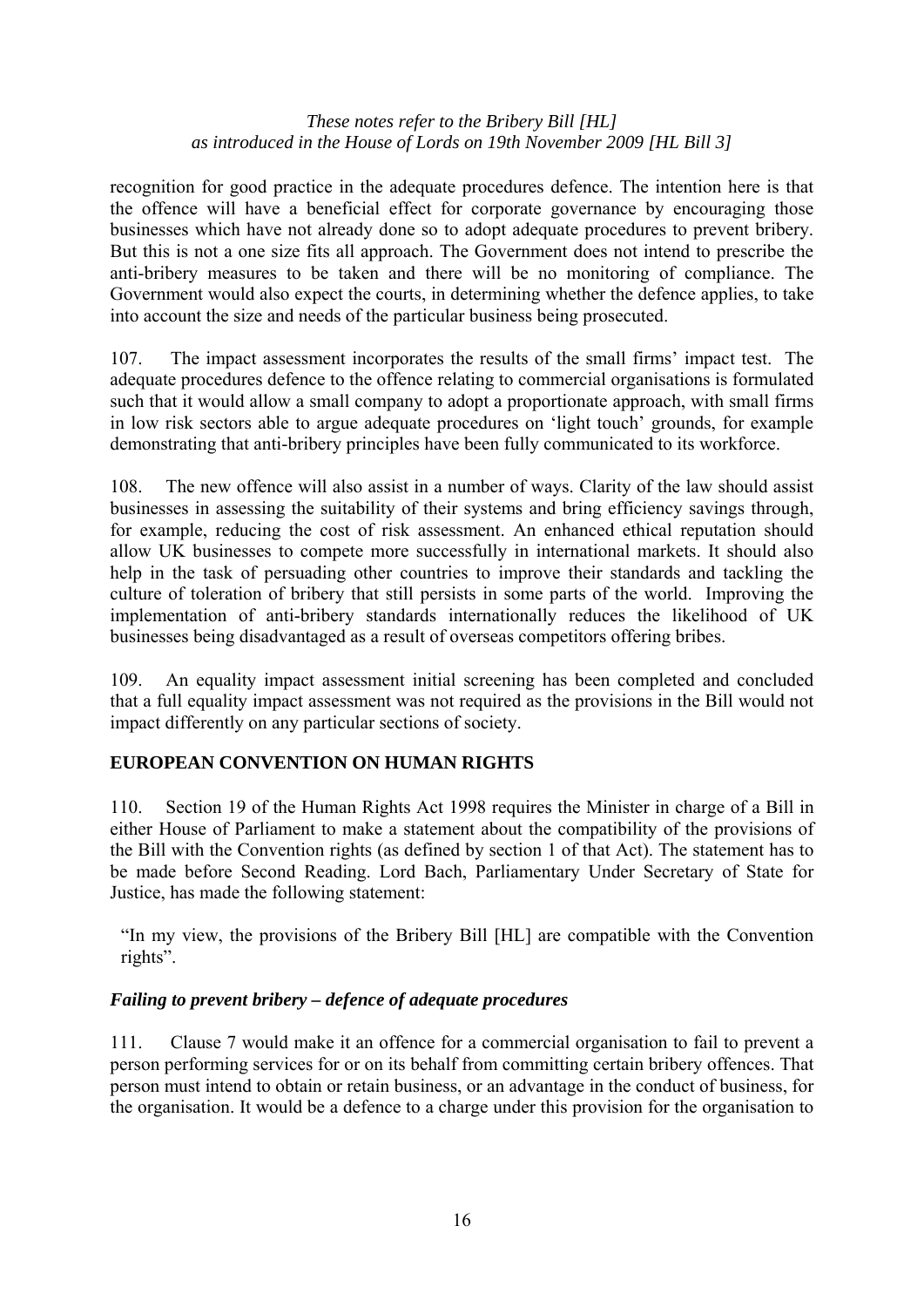prove that it had in place adequate procedures designed to prevent such persons committing bribery offences.

112. Under the defence in clause 7(2), the defendant organisation would have to prove that the defence applies. The legal burden in respect of the defence will therefore fall on the defendant, to be satisfied on the balance of probabilities.

113. Article 6(2) of the Convention requires that every person charged with a criminal offence shall be presumed innocent until proved guilty according to law. Case law has established that, while placing a legal burden in relation to a defence on the defendant may call into question that general proposition, it will be compatible with the Convention where the overall burden of establishing guilt remains with the prosecution and the burden is otherwise reasonable and proportionate.

114. The Government considers that placing such a burden on the defendant in this case is reasonable and proportionate in the circumstances and is compatible with Article 6(2).

115. The aim of the offence is to encourage commercial organisations to take responsibility for the actions of persons performing services for them or on their behalf where those actions are undertaken for the benefit of that organisation. Where the prosecution can show that an offence has in fact been committed by a person for the benefit of the organisation then the organisation will be liable unless it can show that despite the instant case of bribery it generally had adequate procedures in place which, on the whole, were successful in preventing bribery.

116. Placing the legal burden on the defendant is both reasonable and proportionate. The procedures an organisation has in place to prevent bribery being employed on its behalf are a matter that is peculiarly within its own knowledge and control. The organisation will have ready access to the information needed to establish the existence of the defence. In any event, there would be no absolute requirement to prevent bribery. In the light of this, it would be very difficult to place the legal burden on the prosecution to establish the contrary.

117. The Government notes that a substantial burden remains on the prosecution in establishing the offence. It must first prove to the criminal standard that a bribe was paid for the benefit of the organisation. Only once that direct link to the organisation has been made would the burden (on the civil standard) transfer to the defendant. Given that the adequate procedures defence is not prescriptive, it is open to a defendant organisation to adduce evidence which shows that (for example) given the size of the organisation, the particular sector or country in which it operated and the foreseeable risks, its procedures employed to prevent bribery being committed on its behalf were adequate despite the fact of the bribe.

118. The defence was proposed by the Law Commission, which also concluded that the legal burden ought properly to be placed on the defendant organisation.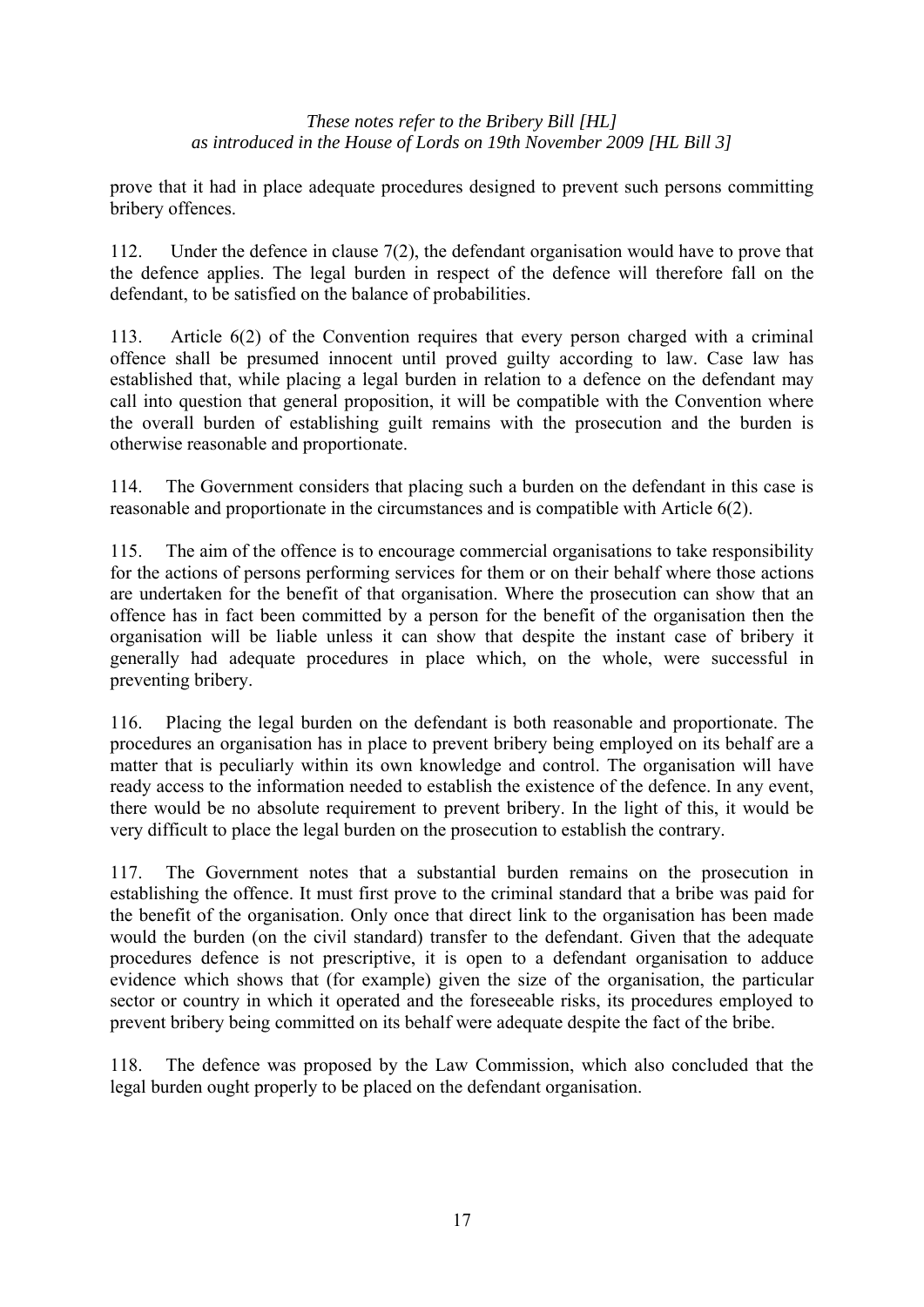119. In the circumstances therefore the Government considers the reverse burden is compatible with Article 6.

# *Defence for certain bribery offences: legitimate purposes*

120. Clause 12 of the Bill provides for a defence to certain bribery offences where it can be shown that the conduct which would amount to an offence was necessary for:

- the prevention, detection or investigation by, or on behalf of, a law enforcement agency of serious crime,
- the proper exercise of any function of the Security Service, the Secret Intelligence Service or GCHQ, or
- the proper exercise of any function of the armed forces when engaged on active service.

121. As with the defence relating to commercial organisations (clause 7) the legal burden to prove the conduct was necessary shifts to the defence once it is established that an offence has been committed. The Government considers that placing the legal burden on the defendant to establish the defence, in the particular circumstances, is compatible with Article 6(2) of the Convention.

122. The overall burden of establishing guilt remains with the prosecution. The standard of proof which the defence will need to discharge will be on the balance of probabilities. The aim of the defence is to absolve those who perform functions for or on behalf of State bodies from committing offences where it is necessary for them to perform conduct in the course of their functions which may amount to bribery. Those circumstances are expressly limited to cases where there is a compelling need. In addition, showing necessity in the circumstances is something that would be peculiarly within the knowledge of the individual pleading the defence. In any event, it would be very difficult to place the legal burden on the prosecution to establish the contrary, particularly in the circumstances in which it is possible that the circumstances of the defence may be satisfied.

# *Repeal of the existing law*

123. The Government observes that the fact that the existing law of bribery is being repealed arguably has the effect of enhancing human rights.

124. Section 2 of the Prevention of Corruption Act 1906 introduced a presumption of corruption in certain cases involving corruption within the public sector. It applies where it is proved in any prosecution under the Public Bodies Corrupt Practices 1889 or the Prevention of Corruption 1906 Act that any consideration was paid to, given or received by an employee of the Crown, any Government Department or public body by another person (or their agent) seeking to obtain a contract from the Crown. The effect of section 2 is to place the burden of proof onto the defendant to prove on the balance of probabilities, that the relevant payment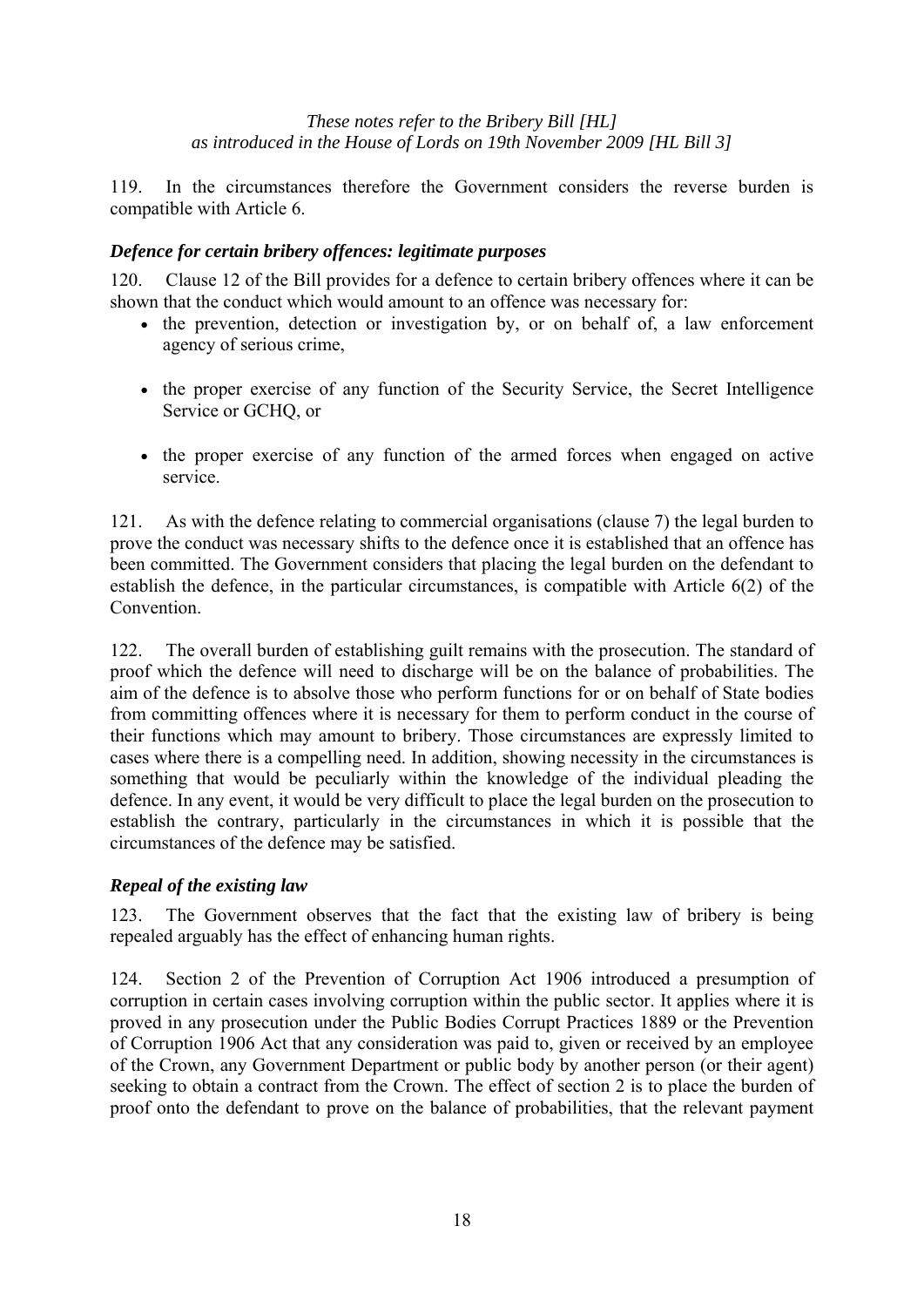was not given or received corruptly. This means that the defendant bears the legal burden for disproving the 'corruptly' element of the offence in the specific circumstances covered by section 2.

125. Concerns have been raised in the past over whether the presumption in section 2 is compatible with Article 6(2). The Law Commission expressed concern around this issue in 1998 (albeit they did not reach a firm conclusion that the provision was not compatible – paragraph 4.77 of *Legislating the Criminal Code: Corruption*, Report No. 248). The Government's 2005 paper *Bribery – Reform of the Prevention of Corruption Acts and SFO Powers in Cases of Bribery of Foreign Officials* highlighted the point and pointed out that "the CPS have concluded that the risk of ECHR challenge is so great that they do not in practice rely on the presumption".

126. The provisions in the Bill will repeal the presumption in section 2 and therefore any possible doubts around the compatibility of the existing law in respect of section 2 will be removed.

## **COMMENCEMENT**

127. As provided by clause 18, clauses 15, 16(4) to (10), 17, 18(1) to (4) and 19 come into force on the day the Bill is passed. The remainder of the clauses come into force by order of the Secretary of State.